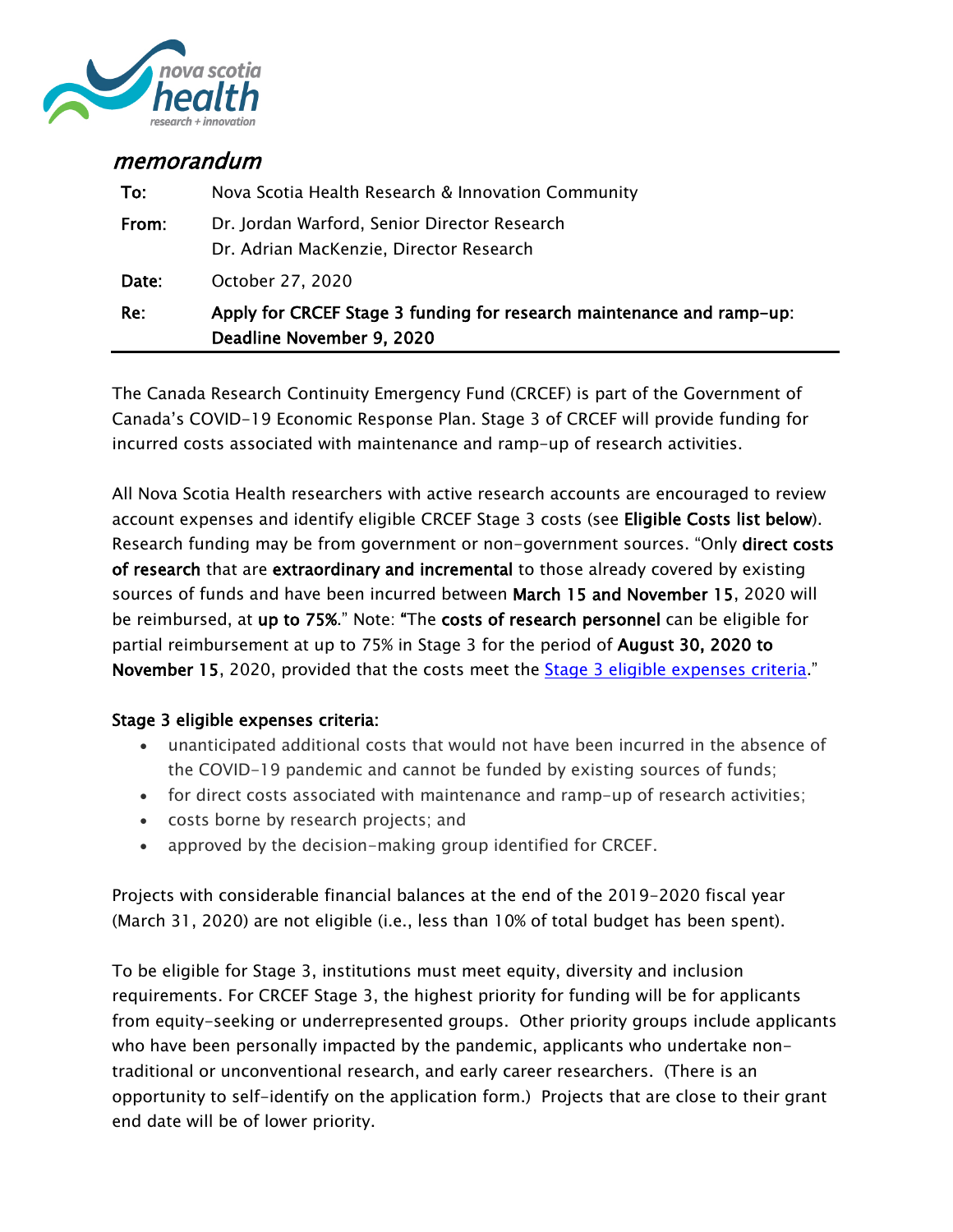CRCEF Stage 3 Funding October 27, 2020 Page 2

# To request CRCEF Stage 3 support, please complete and submit the application form on the NS Health/IWK Romeo Researcher Portal:

- To access the CRCEF Stage 3 application form and schedules, log into the ROMEO Researcher Portal: https://nshaiwk.researchservicesoffice.com/Romeo.Researcher/
- Click APPLY NEW
- Open the NS Health Stage 3 CRCEF Canada Research Continuity Emergency Fund form from the list of available forms (under NSHA - Awards and Clinical Trials section)
- In Title box, enter CRCEF Stage 3
- Go to the NS Health Stage 3 CRCEF Canada Research Continuity Emergency Fund3 tab
- Review the information provided on the CRCEF Program Overview, Eligible Expenses, PI Eligibility, Evaluation Criteria, and Instructions tabs
- Go to the Questions for Researchers tab to complete the application questions
- Go to the Attachments tab to download the Maintenance and/or Ramp-Up Costs schedule template
- Upload the completed schedule(s) to the Attachments tab
- Click the Submit button

Researchers are encouraged to read all tabs before completing the form. Forms should be submitted as soon as possible and no later than Monday, November 9, 2020.

For more detailed information on the CRCEF program: [https://www.sshrc](https://www.sshrc-crsh.gc.ca/funding-financement/crcef-fucrc/index-eng.aspx)[crsh.gc.ca/funding-financement/crcef-fucrc/index-eng.aspx](https://www.sshrc-crsh.gc.ca/funding-financement/crcef-fucrc/index-eng.aspx) and Frequently Asked Questions: [https://www.sshrc-crsh.gc.ca/funding](https://www.sshrc-crsh.gc.ca/funding-financement/crcef-fucrc/faq/ramp-up_costs-couts_de_reprise-eng.aspx)[financement/crcef-fucrc/faq/ramp-up\\_costs-couts\\_de\\_reprise-eng.aspx](https://www.sshrc-crsh.gc.ca/funding-financement/crcef-fucrc/faq/ramp-up_costs-couts_de_reprise-eng.aspx)

NS Health is participating in the CRCEF through Dalhousie University; more information on the program can be found at [https://www.dal.ca/dept/research](https://www.dal.ca/dept/research-services/resources/CRCEF.html)[services/resources/CRCEF.html.](https://www.dal.ca/dept/research-services/resources/CRCEF.html)

For questions on CRCEF at NS Health, please contact [ResearchandInnovation@nshealth.ca.](mailto:ResearchandInnovation@nshealth.ca)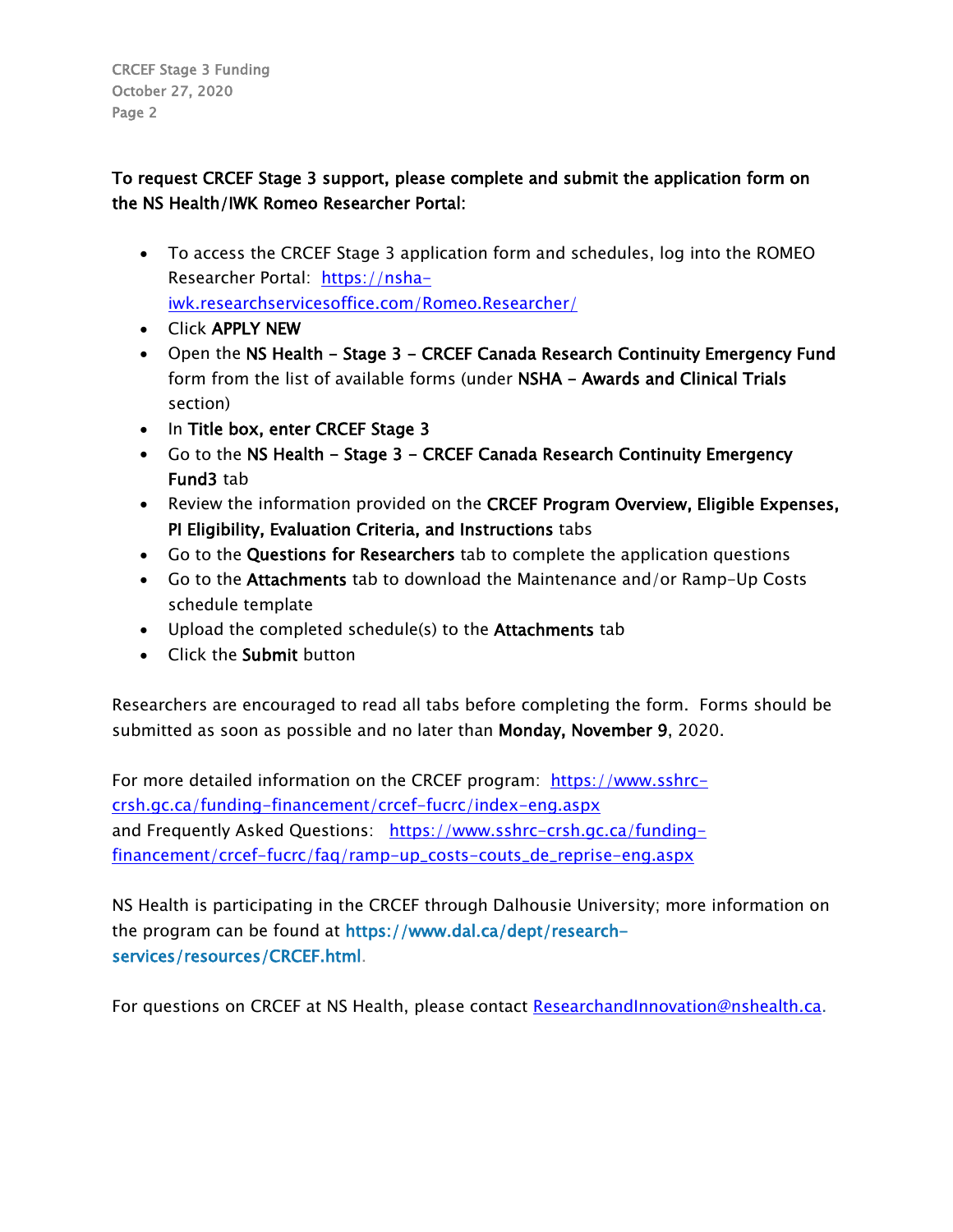CRCEF Stage 3 Funding October 27, 2020 Page 3

# From the CRCEF website: CRCEF Stage 3

## Eligible expenses

#### Stage 3 eligible expenses criteria:

- unanticipated additional costs that would not have been incurred in the absence of the COVID-19 pandemic and cannot be funded by existing sources of funds;
- for direct costs associated with maintenance and ramp-up of research activities;
- costs borne by research projects; and
- approved by the decision-making group identified for CRCEF.

Stage 3 funding will be awarded to support direct costs associated with maintenance and ramp-up of research activities. Applicants must justify the need for the funds based on actual costs incurred between March 15 and November 15, 2020. Eligible expenses include costs associated with the following categories:

#### a) Maintenance costs:

- Costs incurred within the eligible period and associated with maintaining essential researchrelated activities during the pandemic that are exceptional and incremental to those already covered by existing sources of funds, funded at up to 75%. This includes:
	- o maintenance of equipment, software, cohorts, datasets, including warranties, licenses and service contracts;
	- o technological equipment for remote access to maintain assets; and
	- o safety equipment for personnel dedicated to maintenance.

### b) Ramp-up costs:

- Costs incurred within the eligible period and associated with full ramp-up of research activities, as physical distancing measures are eased and research activities can resume. Only costs that are exceptional and incremental to those already covered by existing sources of funds will be supported, at up to 75%. Eligible expenses include those incurred at the project level and associated with:
	- o re-organizing the research environment and activities;
	- o additional costs to bring the research back to its pre-pandemic level, including experiments or related to the restart of collections and datasets (e.g., population-based, environmental);
	- o user fees charged by shared platforms to researchers to restart research activities (e.g., digital labs);
	- o re-scheduling and restarting human and clinical trials;
	- o exceptional costs to access special facilities, shared platforms and resources, knowledge transfer meetings and workshops;
	- o restarting, reassembling and safety checks of equipment and facilities;
	- o reacquiring lost and donated laboratory and field supplies and equipment, reagents, perishable materials, laboratory animal and other living specimens; and
	- o personal protective equipment and related items for research-related personnel.